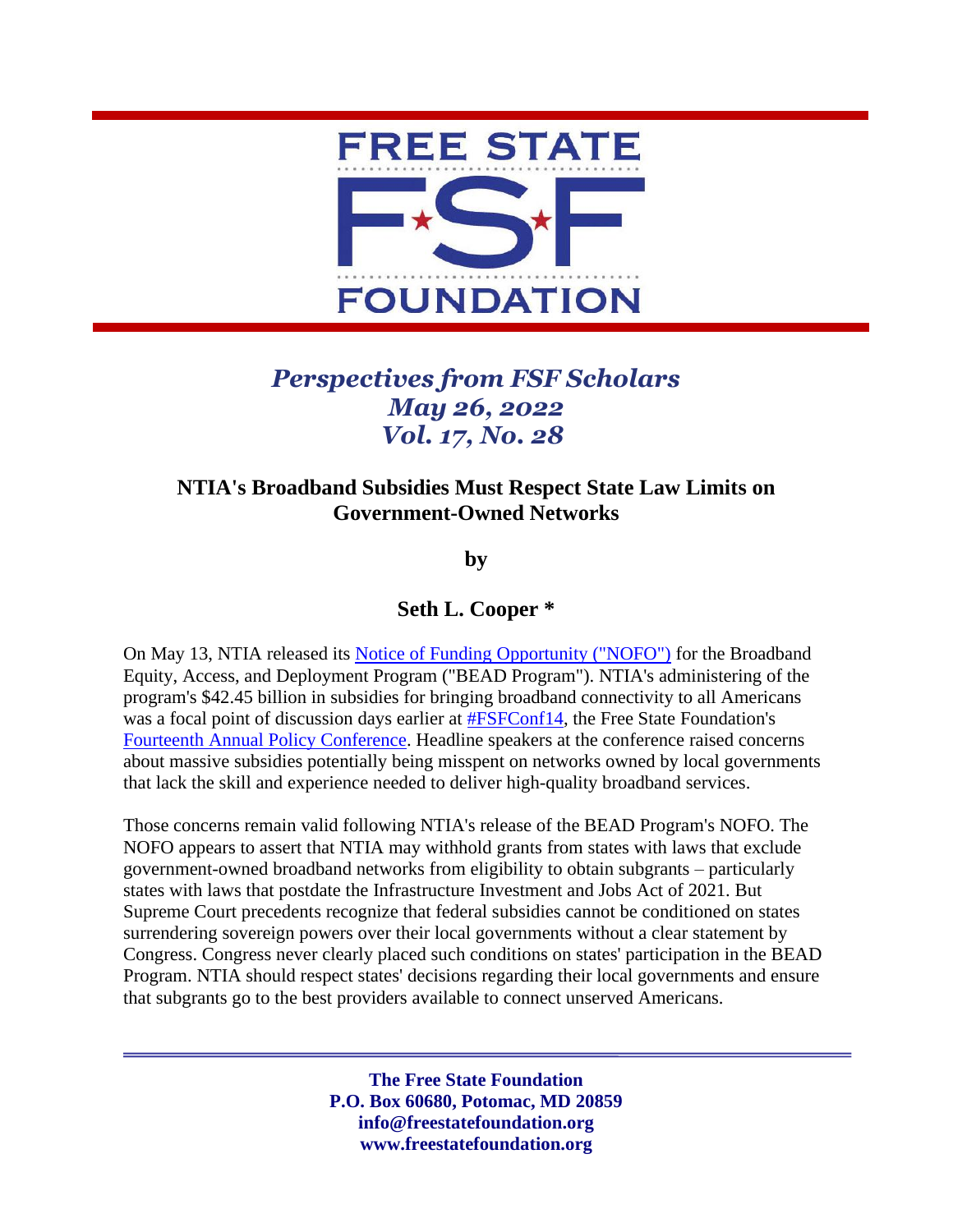Under the [Infrastructure Investment and Jobs Act of 2021,](https://www.congress.gov/117/plaws/publ58/PLAW-117publ58.pdf) NTIA is authorized to administer the \$42.45 billion BEAD Program. Its [May 13 NOFO](https://broadbandusa.ntia.doc.gov/sites/default/files/2022-05/BEAD%20NOFO.pdf) includes requirements for states that wish to receive grants. The NOFO also includes rules that states are to follow in awarding subgrants, on a competitive basis, to broadband providers for purposes such as connecting unserved locations, connecting anchor institutions, mapping, and promoting adoption.

During [#FSFConf14,](https://www.youtube.com/watch?v=ODwKq6jPrDM&t=19s) USTelecom President and CEO Jonathan Spalter warned against federal agencies giving "blanket preference or even a priority… to municipalities and non-profits who… at any scale of broadband deployment, have run into significant consistency issues and effectiveness issues." He emphasized that agencies should be "prioritizing excellence, not categories of participants based on not very solid logic."

Additionally, NCTA President and CEO Michael Powell [cautioned](https://www.youtube.com/watch?v=ODwKq6jPrDM&t=19s) government agencies against "giving out preferences or favoring people largely for political purposes." Such preferences involve a trade-off that could later be regretted because of the difficulty of the buildouts. As Mr. Powell explained: "The management of this, from a construction standpoint," is going to require "very seasoned executives, deep pockets, lots of experience, and the ability to scale and manage through what is really a once-in-century set of economic factors." Those factors include: a "forty-year inflationary environment" that is "unprecedented in the modern era for building and construction," "one of the worst supply chain breaks in the modern history of the United States," "one of the worst labor shortages for the crews and constructions, for building these projects, who will also be competing for other projects," and "a serious backlog on silicon and chips."

The issue of BEAD Program subsidies and government-owned broadband networks previously was addressed in my March 7 *Perspectives from FSF Scholars*, ["NTIA Lacks](https://freestatefoundation.org/wp-content/uploads/2022/03/NTIA-Lacks-Authority-to-Cut-Broadband-Funds-From-States-That-Limit-Municipal-Networks-030722.pdf)  [Authority to Cut Broadband Funds From States That Limit Municipal Networks.](https://freestatefoundation.org/wp-content/uploads/2022/03/NTIA-Lacks-Authority-to-Cut-Broadband-Funds-From-States-That-Limit-Municipal-Networks-030722.pdf)" As explained in that *Perspectives*, Supreme Court precedents recognize that Congress's power to place conditions on the receipt of federal funds by states is constrained by the "General Welfare Clause" located in Article I, Section 8 of the U.S. Constitution. *[South Dakota v. Dole](https://supreme.justia.com/cases/federal/us/483/203/)* (1987) sets forth a clear statement rule regarding federal spending conditions. When Congress seeks to put conditions on states' receipt of federal funds that implicate states' core sovereign interests in organizing the powers, territory, finances, and other operational matters of their political subdivisions, it must do so "unambiguously."

Section  $60102(h)(1)(A)(iii)$  of the [Infrastructure Act](https://www.congress.gov/117/plaws/publ58/PLAW-117publ58.pdf) provides that state participants in the BEAD Program "may not exclude cooperatives, nonprofit organizations, public-private partnerships, private companies, public or private utilities, public utility districts, or local governments from eligibility for such grant funds." My March 7 *[Perspectives](https://freestatefoundation.org/wp-content/uploads/2022/03/NTIA-Lacks-Authority-to-Cut-Broadband-Funds-From-States-That-Limit-Municipal-Networks-030722.pdf)* made the point that Section 60102(h)(1)(A)(iii) was ambiguous. Congress never clearly conditioned the receipt of money on states' waiving enforcement of laws that limit government-owned networks within their borders. Consequently, NTIA lacks authority to make suspension of such state law limits a requirement for program participation.

To NTIA's credit, the NOFO released on May 13 does *not* expressly require states to waive their laws limiting government-owned broadband in order to receive BEAD Program grants. However, provisions in the NOFO regarding NTIA's claimed authority regarding agency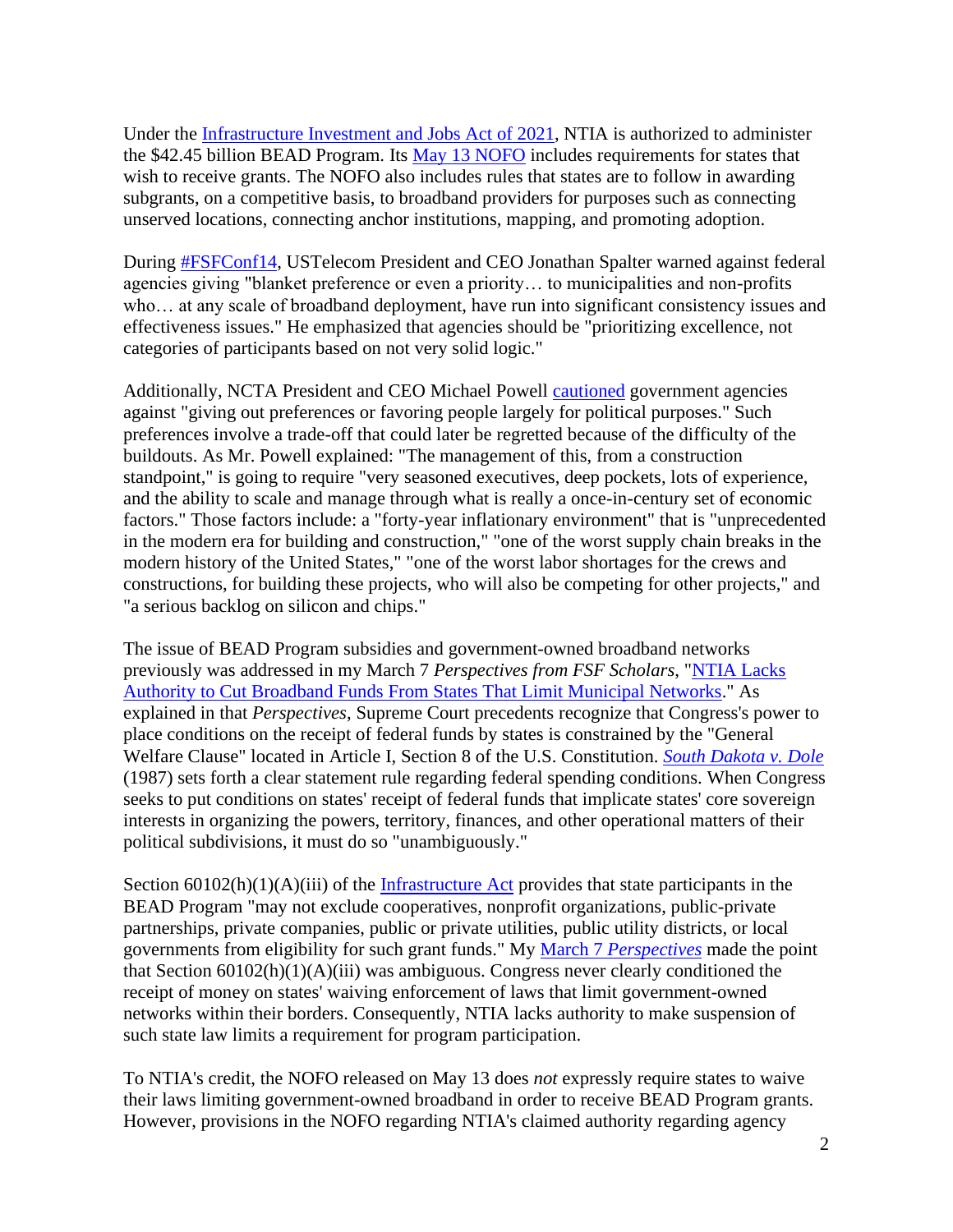determinations about a state's laws or regulation limiting government-owned broadband networks appears to run up against and, in some cases, exceed the agency's authority.

The [NOFO](https://broadbandusa.ntia.doc.gov/sites/default/files/2022-05/BEAD%20NOFO.pdf) requires that states ("Eligible Entities") seeking BEAD Program grant money must submit to NTIA an "Initial Proposal" that will "among other things, describe the competitive process the Eligible Entity proposes to use to select subgrantees to construct broadband projects." After selecting subgrantees and executing its Initial Proposal, states must "submit to NTIA a Final Proposal describing how it complied with that Initial Proposal" in order to obtain remaining grant funds. Both proposals are subject to NTIA approval.

Among its provisions, the NOFO "encourages" states to waive all laws "predat[ing] the enactment of the Infrastructure Act" that limit government-owned broadband networks or their ability to receive subgrants. It also requires states to disclose all such non-waived laws and their impacts on subgrant eligibility and awards. Another NOFO provision requires states to include, in their Final Proposals, "[a] description of efforts undertaken… to ensure the participation of non-traditional broadband providers" such as "municipalities or political subdivisions" as well as an "explanation for awards to traditional broadband providers when one or more non-traditional providers submitted competing proposals to serve an area."

NTIA's requests for information as well as the agency's encouragement to states to waive theirs laws most likely are permissible. Yet NTIA should accord significant deference to state determinations pertaining to their own laws. And the agency should respect states' decisions about the extent to which they seek participation of their local governments. Any withholding of grant awards to states based on NTIA's public policy disagreements with state laws that limit government-owned networks would amount to a *de facto* spending condition that lacks clear authorization by Congress.

The NOFO's most questionable language seems to say that NTIA may deny proposals based on the agency's judgment about state laws that limit government-owned networks:

In determining whether to approve an Eligible Entity's Initial or Final Proposal, NTIA will consider whether the Eligible Entity has, *after the enactment of the Infrastructure Act*, adopted new laws, regulations, policies, procedures or any other form of rule or restriction that, in the determination of NTIA, seeks to exclude or has the effect of excluding any potential providers from eligibility for its subgrant competition. This could include new laws that have the effect of excluding providers from offering broadband service or rendering them incapable of effectively competing for subgrants. (emphasis added)

Section 60102(h)(1)(A)(iii)'s provision that states "may not exclude" different types of entities from subgrant eligibility seems to confer on NTIA at least some authority to ascertain whether state laws "exclude" non-profit organizations, private market providers, and other non-state entities from subgrant eligibility. And NTIA may be able to withhold funds from states with laws that exclude private or non-state entities from subgrant eligibility.

But NTIA likely has no authority to withhold BEAD Program grant money on account of a state's law that "seeks to exclude or has the effect of excluding" government-owned broadband networks. The notion of a state law "excluding" government-owned networks from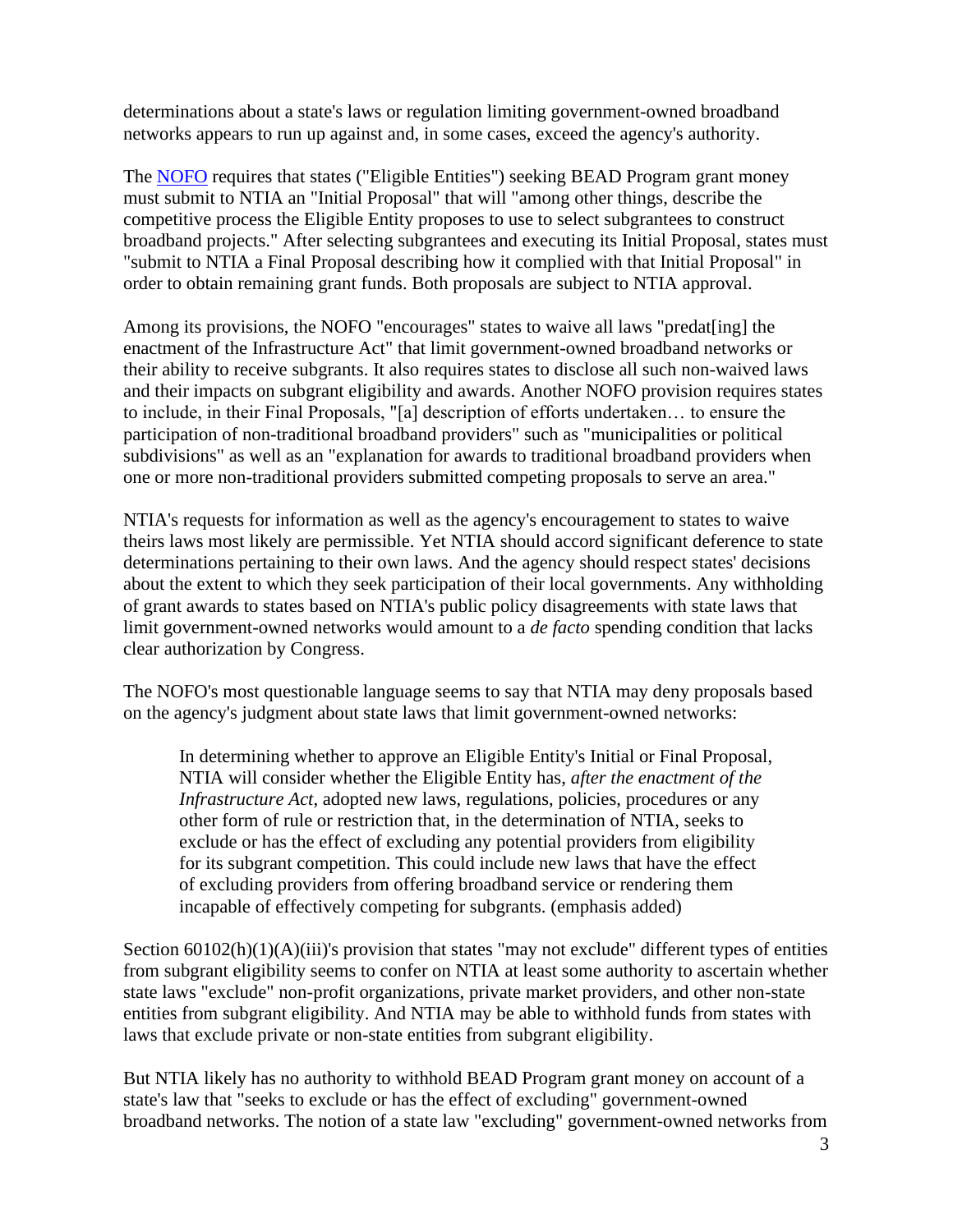subgrant eligibility cannot rightly be regarded in the same sense as a state law "excluding" non-state entities. Rather, a state's law limiting government-owned networks constitutes a state's decision that its own political arms will not seek subgrants.

The reasons for understanding and treating state law restrictions on their local governments differently from state law restrictions on private entities are explained by the Supreme Court in *Nixon v. Missouri Municipal League* (2004):

In familiar instances of regulatory preemption under the Supremacy Clause, a federal measure preempting state regulation in some precinct of economic conduct carried on by a private person or corporation simply leaves the private party free to do anything it chooses consistent with the prevailing federal law.... On the subject covered, the state law just drops out...

But no such simple result would follow from federal preemption meant to unshackle local governments from entrepreneurial limitations. The trouble is that a local government's capacity to enter an economic market turns not only on the effect of straightforward economic regulation below the national level (including outright bans), but on the authority and potential will of governments at the state or local level to support entry into the market…

As the Court observed in *Nixon*, "when a government regulates itself (or the subdivision through which it acts) there is no clear distinction between the regulator and the entity regulated." Also, "[l]egal limits on what the government itself (including its subdivisions) may do will often be indistinguishable from choices that express what the government wishes to do with the authority and resources it can command."

Accordingly, NTIA cannot withhold BEAD Program grants from a state for its having made a sovereign decision that its own political arms will not engage in the broadband business or seek subgrants. This holds regardless of whether the state's law predates or postdates the Infrastructure Act. Nowhere in the Act did Congress clearly condition states' participation in the BEAD program upon their agreeing to temporarily abdicate authority over their political subdivisions or alter the powers of their local governments.

Issues about spending conditions and state sovereignty may seem complicated or arcane. Nonetheless, those issues are raised by the NOFO's apparent assertion of NTIA authority to withhold grants to states based on state laws limiting government-owned networks. At the same time, the NOFO provides no express acknowledgment of the limits on the agency's authority with respect to states' authority over their political subdivisions. NTIA ought to expressly recognize those important limits as the BEAD Program goes forward. The agency should respect states' decisions about government-owned networks and emphasize that subgrants should ultimately go to the best providers available to connect unserved Americans.

\* Seth L. Cooper is Director of Policy Studies and a Senior Fellow of the Free State Foundation, a free market-oriented think tank in Rockville, MD. The views expressed in this *Perspectives* do not necessarily reflect the views of others on the staff of the Free State Foundation or those affiliated with it.